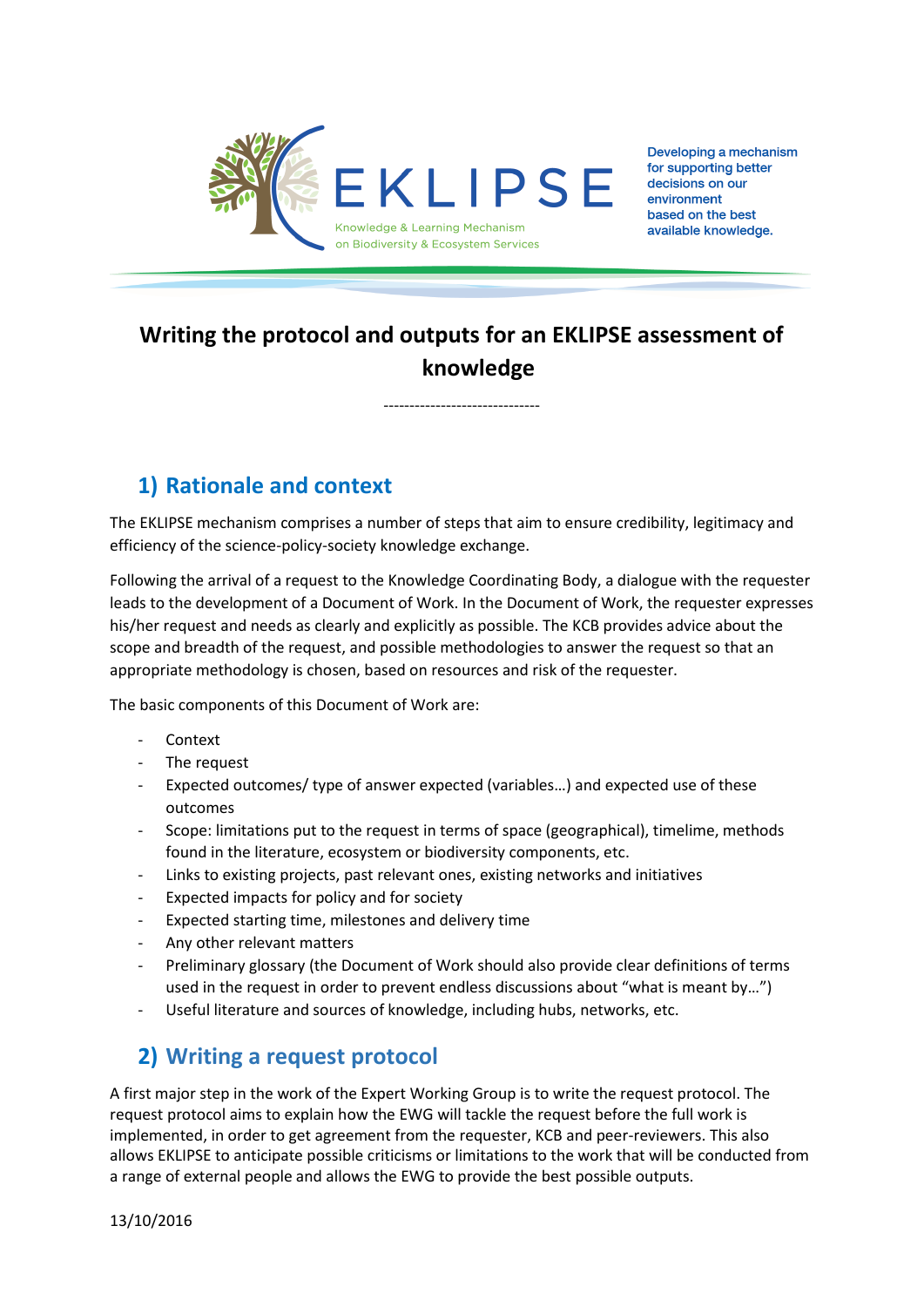The Protocol relies initially on the elements provided in the Document of Work and should add more scientific and knowledge-based elements. The following provides the basic contents of a protocol, but this content is susceptible to change depending on the methodological approach that the EWG will follow and the rationale and structure given to the final report. Yet all these elements should be presented one way or another in order to ensure optimal consistency across various EKLIPSE knowledge synthesis exercises.

The basic elements that should be provided in the Protocol are the following:

- Background (complementary information if needed compared to the Document of Work)
- Request: components, semantics, any complementary elements
- Scope of the request and answer, which may be different if there is a need to further restrict the scope due to the amount of work envisioned; including other elements that would not have been foreseen in the Document of Work
- Methodology: here the details of the methodology used by the EWG are given explicitly in order to maximize replicability, transparency, understanding, and minimize possible sources of biases. The EWG can here rely on inputs provided by the KCB for each available relevant method (e.g. expert consultation, gap maps, others…)
- Expected approach to organise knowledge and data (if needed) (e.g. database, map, other…)
- Proposed method for data extraction (if needed) and evidence/knowledge synthesis (narrative, quantitative, statistical tools…)
- Limitations of the expected conclusions (as envisioned at the protocol stage), if feasible.
- Expected recommendations (to requester, scientists, and practitioners, others...)
- Expanded glossary
- Separate document that will remain within the KCB will contain
- Expected expenses and financial challenges
- Provisional agenda

### **3) Producing the final output**

The output should reflect what has been outlined in the protocol but focus on results and outcomes rather than detailed methodology, unless more details are provided to ensure replicability and report about subsequent adjustments or difficulties faced by the EWG (e.g. unexpected limited access to some knowledge, experts or problems encountered with tools, etc.)

A proposed structure of the final output could be the following:

- Cover page: Title, name and affiliation of co-authors, summary table (see below)
- Abstract
- Background (complementary information if needed compared to the Document of Work)
- Request: components, semantics, any complementary elements
- Material and Methods (referring to the Protocol if needed)
- Results (including analysis, as appropriate)
- Conclusions
- **Limitations**
- Recommendations
- **Glossary**
- Supplementary material, appendices, annexes…
- Reference list
- Links to Repository